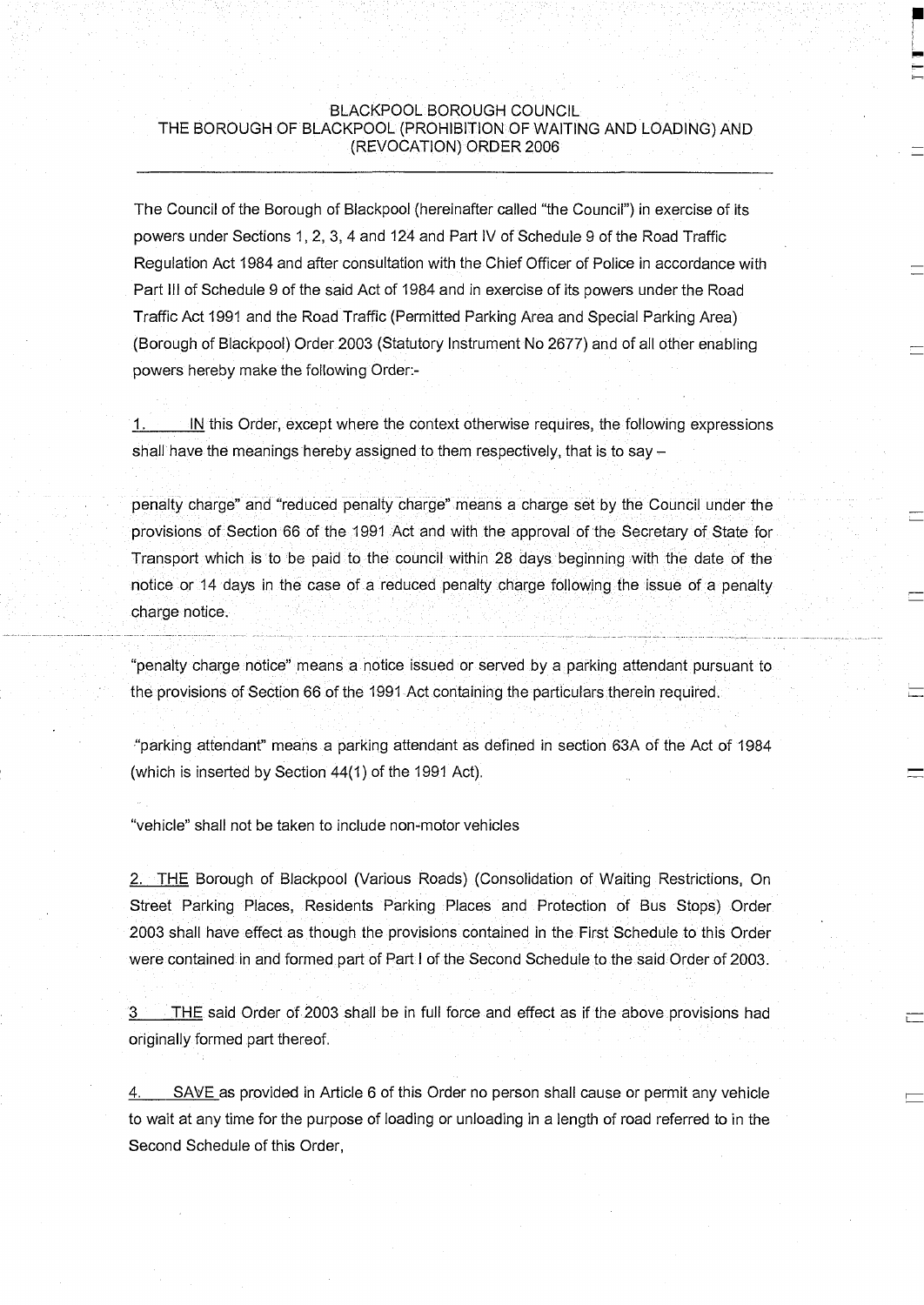SAVE as provided in Article 6 of this Order no person shall cause or permit any vehicle  $5$ to wait for the purpose of loading or unloading in the length of road referred to in the Third Schedule of this Order at any time during the hours and on the days shown in the said Third Schedule.

6 NOTHING in Articles 4 and 5 of this Order shall render it unlawful for a person to cause or permit a vehicle to wait if

- (a) the waiting is for so long as may be necessary to enable a person to board or alight from the vehicle or load thereon or unload there from their personal luggage;
- (b) it is being used for as long as may be necessary for emergency Fire and Rescue Service, Ambulance or Police purposes;
- (c) the vehicle is waiting owing to the driver being prevented from proceeding by circumstances beyond his control or to such waiting being necessary in order to avoid an accident;
- (d) the vehicle is waiting only for so long as may be necessary to enable it to be used in connection with the removal of obstruction to traffic

7 (1) IF a vehicle is left or abandoned in a length of road to which the provisions of Article 4 or 5 of this Order apply, in contravention of any of the provisions of Article 4 or 5 of this Order, a penalty charge shall be payable; the vehicle may also be removed from that location.

(2) In the case of a vehicle in respect of which a penalty charge is payable a penalty charge notice showing the information required by Section 66(3) of the 1991 Act may then be issued by a parking attendant in accordance with Section 66(1) of the 1991 Act.

(3) Where a parking attendant has removed or caused to be removed a vehicle in accordance with paragraph (1) of this Article

> (a) he shall provide for the safe custody of the vehicle;(b)the Council shall be entitled to recover from the person responsible such charges in respect of the removal, storage and disposal of the vehicle as it might prescribe from time to time; (c)the provisions of the Road Traffic Regulation Act 1984 as amended shall apply to the disposal of any such vehicle removed by or on behalf of the Council pursuant to this Article.

8. NOTWITHSTANDING the provisions of this Order, the Council may at its discretion (including requiring an administration fee) issue a dispensation allowing a specific vehicle to wait in a length of road, to which the provisions of Articles 4 or 5 of this Order apply during the hours of operation of any restriction or prohibition to the contrary.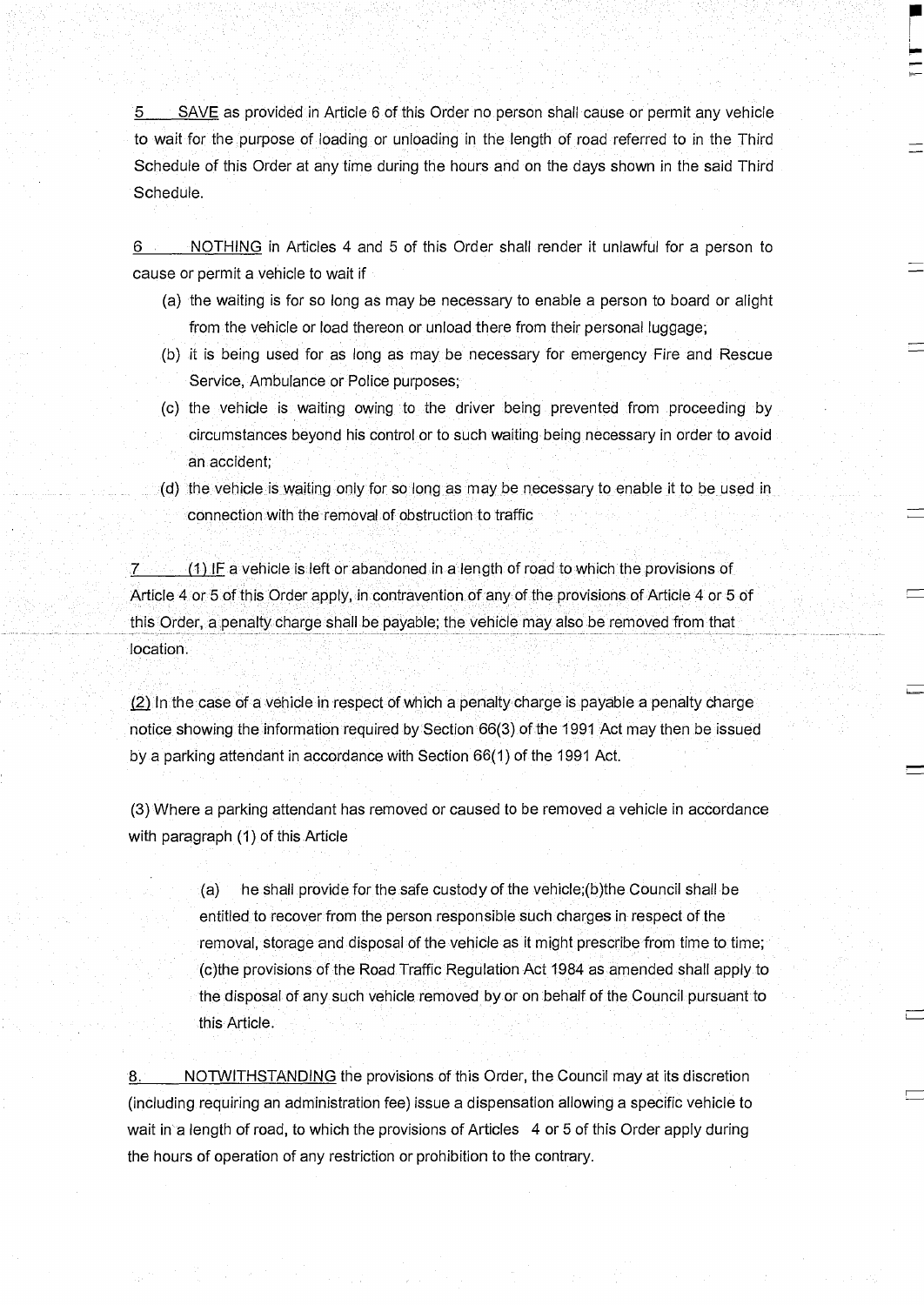9. THE provisions relating to no waiting at any time contained in Part I of the Second Schedule the Borough of Blackpool (Various Roads) (Consolidation of Waiting Restrictions, On Street Parking Places, Residents Parking Places and Protection of Bus Stops) Order 2003 are hereby revoked so far as the lengths of road specified in the Fourth Schedule to this Order are concerned.

10. ANY other provisions contained in the said Order of 2003 and inconsistent with the provisions of this Order are hereby revoked.

11. THIS Order shall come into operation on the 1<sup>st</sup> day of May 2007 and may be cited as "THE BOROUGH OF BLACKPOOL (PROHIBITION OF WAITING AND LOADING) AND (REVOCATION) ORDER 2006".

Given under the Common Seal of the Council of the Borough of Blackpool on the  $8<sup>th</sup>$  day of March 2007.

THE COMMON SEAL of The Blackpool Borough Council was hereunto affixed in (1) the presence of:- )

M. Pickup

Head-of-Legal and Democratic Services Principal Solicitor



 $\Box$